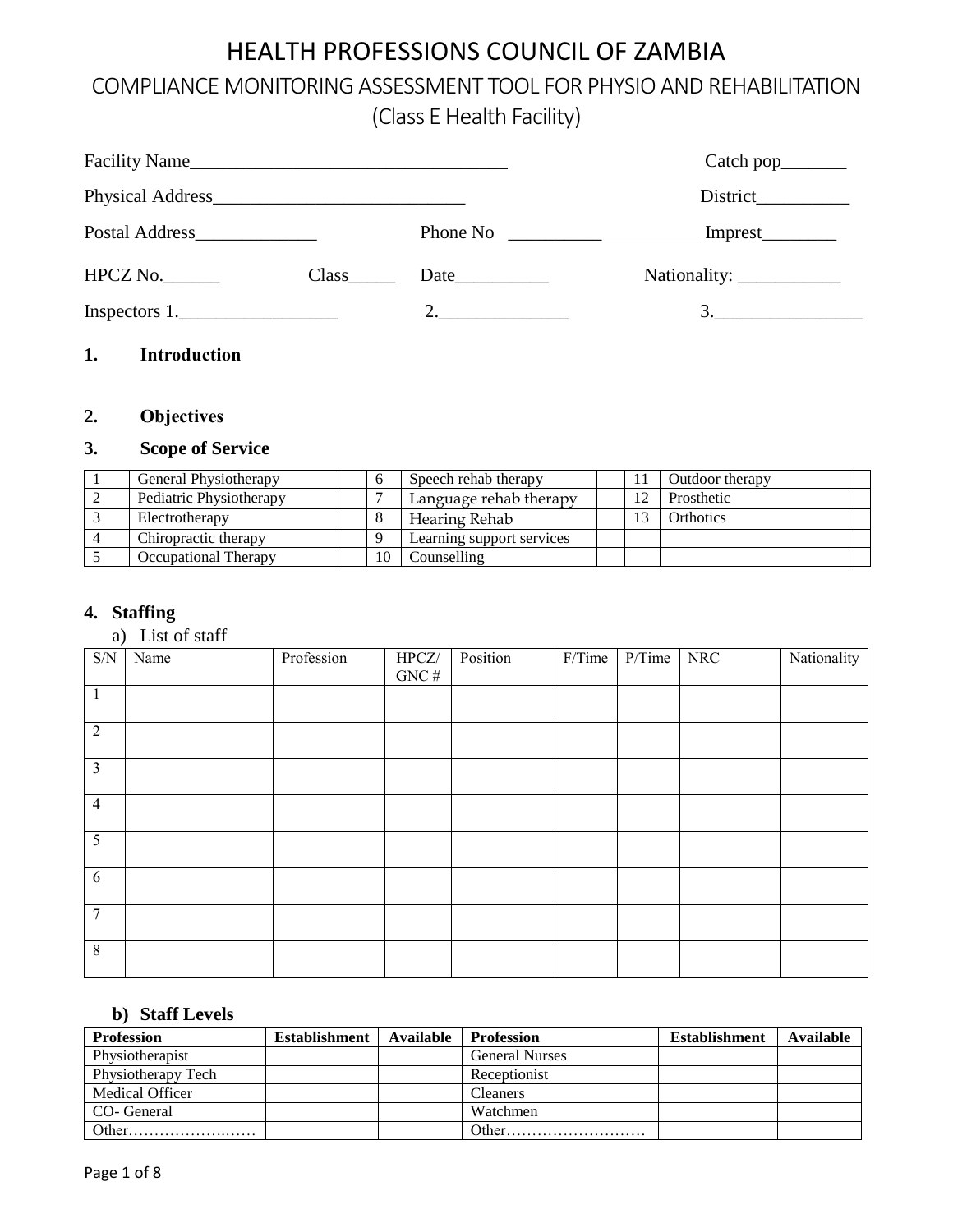| <b>Assessment</b>                              |                                                                    | <b>Assessment Criteria</b>                                               |                                                                         | <b>Score</b> |       |  |  |  |  |  |
|------------------------------------------------|--------------------------------------------------------------------|--------------------------------------------------------------------------|-------------------------------------------------------------------------|--------------|-------|--|--|--|--|--|
| Area                                           | (scoring criteria : Met = 2, Partially Met = 1 and Not Met = $0$ ) |                                                                          |                                                                         |              | 2/1/0 |  |  |  |  |  |
| Facility                                       | Valid Annual License from HPCZ available and displayed             |                                                                          |                                                                         |              |       |  |  |  |  |  |
| <b>Staff files</b>                             | Sample 4 Files and check the following:                            |                                                                          | <b>Comment</b>                                                          |              |       |  |  |  |  |  |
|                                                | Appointment Letter/ Contract                                       |                                                                          |                                                                         |              |       |  |  |  |  |  |
|                                                | Photocopy of Professional and Academic Qualification               |                                                                          |                                                                         |              |       |  |  |  |  |  |
|                                                | Photocopy of NRC/Passport                                          |                                                                          |                                                                         |              |       |  |  |  |  |  |
|                                                | Valid work permit (Applicable to non-citizens)                     |                                                                          |                                                                         |              |       |  |  |  |  |  |
|                                                | <b>Valid Practicing Licence</b>                                    |                                                                          |                                                                         |              |       |  |  |  |  |  |
|                                                | Job Descriptions on file & distributed to staff                    |                                                                          |                                                                         |              |       |  |  |  |  |  |
|                                                |                                                                    | Evidence of staff performance Appraisal available                        |                                                                         |              |       |  |  |  |  |  |
|                                                | Disciplinarily/Awards records where applicable                     |                                                                          |                                                                         |              |       |  |  |  |  |  |
| <b>Staff</b> levels                            |                                                                    | Practitioners are -----for the scope of service<br>Qualified<br>Adequate |                                                                         |              |       |  |  |  |  |  |
| Training                                       | Records of CPD/Workshops                                           | CPD/Training Plan                                                        |                                                                         |              |       |  |  |  |  |  |
| Leave                                          | Leave schedule (Booking log)                                       |                                                                          | Records of Leave taken against accrual                                  |              |       |  |  |  |  |  |
| Dress Code                                     | Official Id's won appropriately                                    |                                                                          | Staff adhered to work place dress code                                  |              |       |  |  |  |  |  |
| Disciplinary                                   | Discipline code available                                          |                                                                          | Records of disciplinary cases and actions                               |              |       |  |  |  |  |  |
|                                                | HPCZ Code of ethics available                                      |                                                                          | GNC Code of ethics available                                            |              |       |  |  |  |  |  |
| Governance                                     | Evidence of business registration                                  |                                                                          | Evidence of Tax Registration                                            |              |       |  |  |  |  |  |
|                                                | <b>Updated ZRA Annual returns</b>                                  |                                                                          | <b>Updated PACRA Annual returns</b>                                     |              |       |  |  |  |  |  |
|                                                | Valid fire certification                                           | <b>Valid Business Permit</b>                                             |                                                                         |              |       |  |  |  |  |  |
|                                                | Waste management Contract                                          |                                                                          | Evidence of updated NAPSA returns                                       |              |       |  |  |  |  |  |
| Strategy                                       | Latest strategic plan available                                    |                                                                          | Vision statement documented/displayed                                   |              |       |  |  |  |  |  |
| management                                     | Latest action plan available                                       |                                                                          | Mission statement documented/displayed                                  |              |       |  |  |  |  |  |
|                                                | Review of progress on plans                                        |                                                                          | Scope of service documented/displayed<br>Evidence of management meeting |              |       |  |  |  |  |  |
|                                                | Approved Organogram displayed                                      |                                                                          |                                                                         |              |       |  |  |  |  |  |
| Supervision                                    | Supervision/Tech-support log book                                  |                                                                          | Supervision/Tech-support feedback                                       |              |       |  |  |  |  |  |
| & Support                                      | Compliance to Weekly supervision requirements                      |                                                                          |                                                                         |              |       |  |  |  |  |  |
| <b>Achieved Score / Total Applicable Score</b> |                                                                    |                                                                          |                                                                         |              |       |  |  |  |  |  |

## **5. Standard 1: Legal Establishment, Leadership and Governance**

### **6. Standard 2: Sanitary Facilities**

| w.                 |                 | $\beta$ tanuai u 2. Sanitai y Facintics        |                                                                    |  |                              |                            |  |                         |                         |  |              |
|--------------------|-----------------|------------------------------------------------|--------------------------------------------------------------------|--|------------------------------|----------------------------|--|-------------------------|-------------------------|--|--------------|
| <b>Assessment</b>  |                 |                                                |                                                                    |  |                              | <b>Assessment Criteria</b> |  |                         |                         |  | <b>Score</b> |
| Area               |                 |                                                | (scoring criteria : Met = 2, Partially Met = 1 and Not Met = $0$ ) |  |                              |                            |  |                         |                         |  | 2/1/0        |
| Male               | Toilet          | Clean state                                    | Lighting<br>Hand washing signage<br>Running water                  |  |                              |                            |  |                         |                         |  |              |
| Sanitary           |                 |                                                | Good state of infrastructure                                       |  | Adequate Natural ventilation |                            |  |                         |                         |  |              |
|                    | <b>Bathroom</b> | Clean state                                    | Lighting                                                           |  |                              | Running water              |  |                         | State of infrastructure |  |              |
| Female<br>Sanitary | Toilet          | Clean state                                    | Running water                                                      |  |                              | Lighting                   |  |                         | Hand washing signage    |  |              |
|                    |                 |                                                | Good state of infrastructure                                       |  |                              | Natural ventilation        |  |                         | Sanitary bin            |  |              |
|                    | <b>Bathroom</b> | Clean state                                    | Lighting                                                           |  | Running water                |                            |  | State of infrastructure |                         |  |              |
| <b>Staff</b>       | Toilet          | Clean state                                    | Running water                                                      |  |                              | Lighting                   |  |                         | Hand washing signage    |  |              |
| Sanitary           |                 |                                                | Good state of infrastructure                                       |  |                              | Natural ventilation        |  |                         | Sanitary bin            |  |              |
|                    | <b>Bathroom</b> | Clean state                                    | Lighting                                                           |  |                              | Running water              |  |                         | State of infrastructure |  |              |
|                    |                 | <b>Achieved Score / Total Applicable Score</b> |                                                                    |  |                              |                            |  |                         |                         |  | 12           |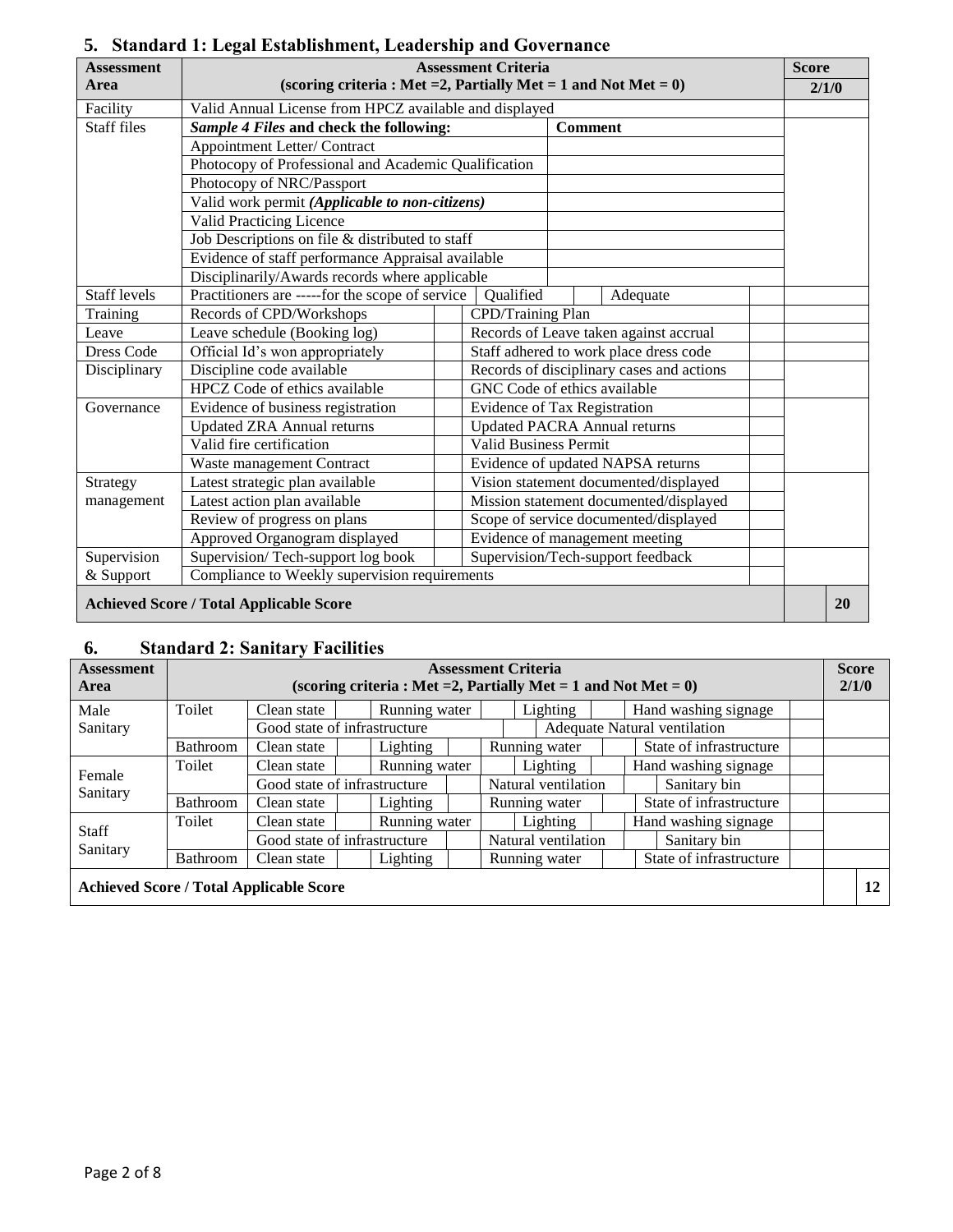| Assessment                                     |                                                     |                                                                              | <b>Assessment Criteria</b>                                                          |  | Score |  |  |  |  |
|------------------------------------------------|-----------------------------------------------------|------------------------------------------------------------------------------|-------------------------------------------------------------------------------------|--|-------|--|--|--|--|
| Area                                           |                                                     |                                                                              | (Scoring criteria: Met = 2, Partially Met = 1 and Not Met = $0$ )                   |  | 2/1/0 |  |  |  |  |
| Patient                                        | Appropriate Sign posts                              |                                                                              | Safe water for drinking provided                                                    |  |       |  |  |  |  |
| Focus                                          | Adequate waiting area                               |                                                                              | Waiting area appropriately furnished                                                |  |       |  |  |  |  |
|                                                | Adequate IEC materials                              | HPCZ Approved patient charter                                                |                                                                                     |  |       |  |  |  |  |
| Patient                                        |                                                     | System for collecting patient feedback (suggestion boxes/complaint register) |                                                                                     |  |       |  |  |  |  |
| feedback                                       |                                                     |                                                                              | System for collecting feedback from referral facility (referral form with feedback) |  |       |  |  |  |  |
| Confidential                                   | Adequate screens available                          |                                                                              | Facility has written consent form                                                   |  |       |  |  |  |  |
| ity                                            | Availability of the following guidelines from HPCZ; |                                                                              |                                                                                     |  |       |  |  |  |  |
| &Consentin                                     | Guidelines on Patient Consent                       |                                                                              | Guidelines on Patient Confidentiality                                               |  |       |  |  |  |  |
| g                                              | Guidelines on Patient's record                      |                                                                              | Guidelines on Pervasive Incentives                                                  |  |       |  |  |  |  |
| <b>Achieved Score / Total Applicable Score</b> |                                                     |                                                                              |                                                                                     |  |       |  |  |  |  |

### **7. Standard 3: Patient focus and feedback**

## **8. Standard 4: Generation, Storage and management of Records**

| <b>Assessment</b> |                                                              |                    | <b>Assessment Criteria</b>        |                                                                                   |  |       | <b>Score</b> |
|-------------------|--------------------------------------------------------------|--------------------|-----------------------------------|-----------------------------------------------------------------------------------|--|-------|--------------|
| Area              |                                                              |                    |                                   | (scoring criteria : Met = 2, Partially Met = 1 and Not Met = $0$ )                |  | 2/1/0 |              |
| Ventilation       | Adequate natural ventilation                                 |                    |                                   | Artificial ventilation (Aircon/fan)                                               |  |       |              |
| Lighting          | Adequate natural lighting                                    |                    | Adequate artificial lighting      |                                                                                   |  |       |              |
| Paper base        | Adequate shelves/cabinets                                    |                    | Records lockable and secure       |                                                                                   |  |       |              |
| data              | Adequate Section for archiving                               |                    | Active & inactive files separated |                                                                                   |  |       |              |
| Electronic        | System password protected                                    |                    | Access is restricted              |                                                                                   |  |       |              |
| data              | System for buck up of records                                |                    |                                   | user rights clearly defined                                                       |  |       |              |
| Generation        |                                                              |                    |                                   | Health facility maintains patients records for minimum of 5 years before disposal |  |       |              |
| and Storage       | Facility captures sufficient patient contact information     |                    |                                   |                                                                                   |  |       |              |
| Practices         | Age                                                          | Patient ID No.     |                                   | <b>Emergency Contact person</b>                                                   |  |       |              |
|                   | <b>Sex</b>                                                   | Patients phone No. |                                   | Phone for contact person                                                          |  |       |              |
|                   | <b>Patients Name</b>                                         | Address            |                                   |                                                                                   |  |       |              |
|                   | Availability of qualified personnel to manage patient record |                    |                                   |                                                                                   |  |       |              |
| Managing          | SOP for Data management                                      |                    |                                   | Monthly report to next level done                                                 |  |       |              |
| Health            | Assigned responsibility for HMIS                             |                    |                                   | Appropriate data equipment                                                        |  |       |              |
| Information       | Data forms e.g tally sheets,                                 |                    |                                   | Notifiable diseases being reported                                                |  |       |              |
| (HMIS)            | Availability of OPD Register                                 |                    | Data trending/flagging            |                                                                                   |  |       |              |
|                   | <b>Achieved Score / Total Applicable Score</b>               |                    |                                   |                                                                                   |  |       | 12           |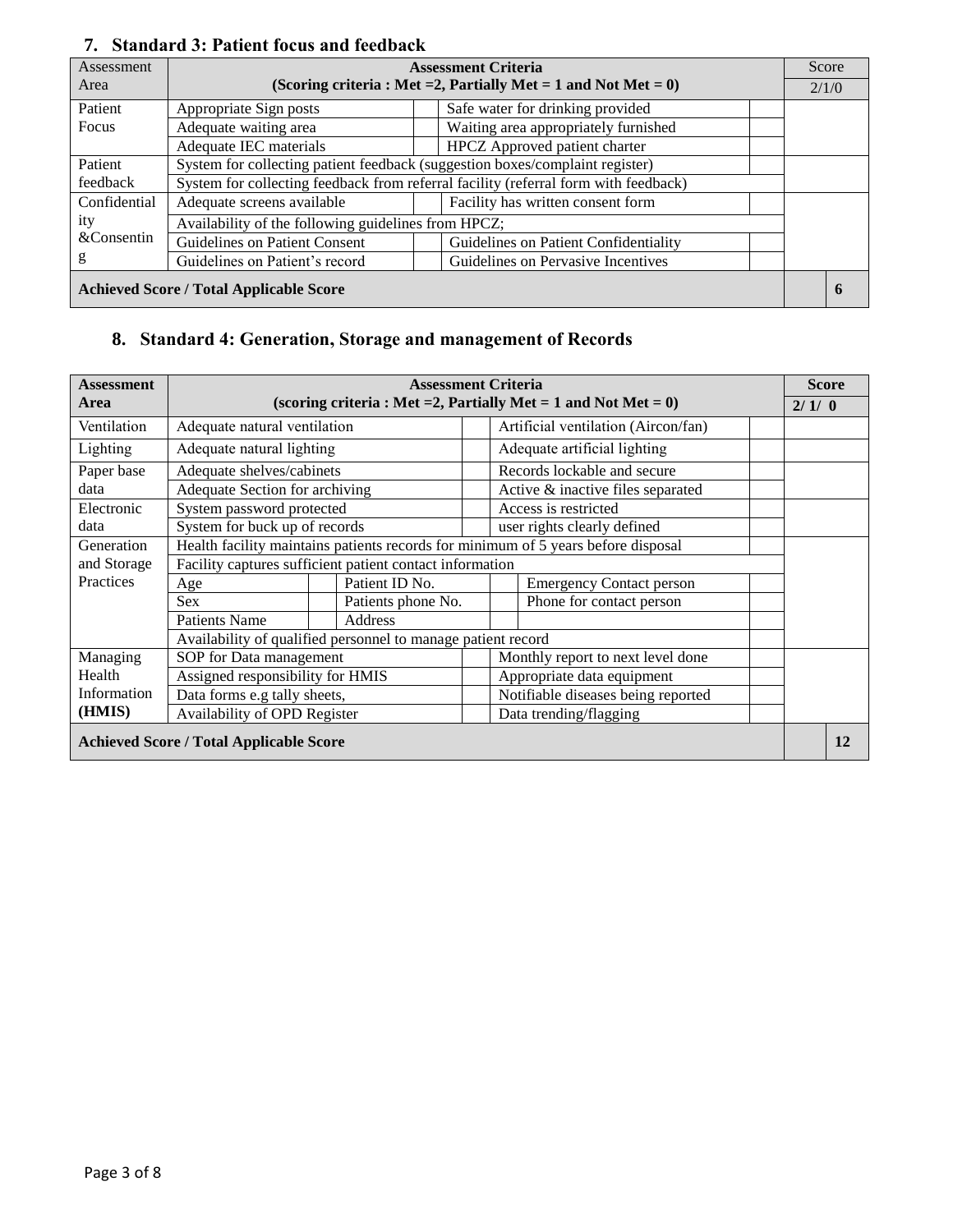| <b>Assessment</b>       |                                                                               | <b>Assessment Criteria</b>    |                                                |                                      |                                      |   |                |                      |                                          |  |              |    |  |
|-------------------------|-------------------------------------------------------------------------------|-------------------------------|------------------------------------------------|--------------------------------------|--------------------------------------|---|----------------|----------------------|------------------------------------------|--|--------------|----|--|
| Area                    | (scoring criteria : Met = 2, Partially Met = 1 and Not Met = $0$ )            |                               |                                                |                                      |                                      |   |                |                      |                                          |  | 2/1/0        |    |  |
| Infrastructure          | All rooms in the                                                              | Room                          |                                                |                                      |                                      | Y | N <sub>1</sub> |                      | Comment if No.                           |  |              |    |  |
|                         | building meeting                                                              | Reception                     |                                                |                                      |                                      |   |                |                      |                                          |  |              |    |  |
|                         | Public Health Act                                                             | Consultation room             |                                                |                                      |                                      |   |                |                      |                                          |  |              |    |  |
|                         | Cap 295 of the                                                                | Active rooms- general physio  |                                                |                                      |                                      |   |                |                      |                                          |  |              |    |  |
|                         | Laws of                                                                       | Passive rooms- general physio |                                                |                                      |                                      |   |                |                      |                                          |  |              |    |  |
|                         | Zambia(Floor area                                                             | Prosthetic and orthotics room |                                                |                                      |                                      |   |                |                      |                                          |  |              |    |  |
|                         | not less than 8.4                                                             | Pediatric physiotherapy room  |                                                |                                      |                                      |   |                |                      |                                          |  |              |    |  |
|                         | $m2$ , Horizontal<br>dimensions not                                           | Occupational therapy          |                                                |                                      |                                      |   |                |                      |                                          |  |              |    |  |
|                         | less 2.1m, Height                                                             | Occupational therapy gym      |                                                |                                      |                                      |   |                |                      |                                          |  |              |    |  |
|                         | not less than 2.6m                                                            | Speech therapy room           |                                                |                                      |                                      |   |                |                      |                                          |  |              |    |  |
|                         |                                                                               | Office                        |                                                |                                      |                                      |   |                |                      |                                          |  |              |    |  |
|                         |                                                                               | Store room                    |                                                |                                      |                                      |   |                |                      |                                          |  |              |    |  |
|                         |                                                                               | Learning support              |                                                |                                      |                                      |   |                |                      |                                          |  |              |    |  |
|                         |                                                                               | Toilets                       |                                                |                                      |                                      |   |                |                      |                                          |  |              |    |  |
| Parking space           | Adequate parking space for the number of ambulances                           |                               |                                                |                                      |                                      |   |                |                      |                                          |  |              |    |  |
| State of                | Building in good state of repair with the following well maintained?          |                               |                                                |                                      |                                      |   |                |                      |                                          |  |              |    |  |
| infrastructure          | Walls<br>Fixtures                                                             |                               | Windows                                        |                                      | <b>Doors</b>                         |   |                | Floors               | Roof                                     |  |              |    |  |
|                         | Infection Prevention Committee or Designated person overseeing IPC activities |                               |                                                |                                      |                                      |   |                |                      |                                          |  |              |    |  |
|                         | Functional sinks in                                                           | Passive room                  |                                                |                                      | Active room                          |   |                |                      | Toilets                                  |  |              |    |  |
|                         | Running water in                                                              | Passive room                  |                                                |                                      | Active room                          |   |                |                      | Toilets                                  |  |              |    |  |
| Sanitation              | Handwashing signage                                                           | Passive room                  |                                                |                                      | Active room                          |   |                |                      | Toilets                                  |  |              |    |  |
|                         | Male Toilet                                                                   |                               |                                                | Female Toilet                        |                                      |   |                | <b>Staff Toilets</b> |                                          |  |              |    |  |
|                         | Sanitary bin in female toilet                                                 |                               |                                                |                                      | Sanitary bin in Staff Toilet         |   |                |                      |                                          |  |              |    |  |
|                         | Are toilets clean?                                                            | Male toilet                   |                                                | Female toilet<br><b>Staff Toilet</b> |                                      |   |                |                      |                                          |  |              |    |  |
| Ventilation             | Adequate natural ventilation                                                  |                               |                                                |                                      | Artificial ventilation (Aircon/fan)  |   |                |                      |                                          |  |              |    |  |
| Lighting                | Adequate natural lighting                                                     |                               |                                                |                                      | Artificial lighting                  |   |                |                      |                                          |  |              |    |  |
|                         | Clean environment                                                             |                               |                                                |                                      | Outdoor sanitary bins provided       |   |                |                      |                                          |  |              |    |  |
| Surrounding             | Proper ground maintenance                                                     |                               |                                                |                                      | No littering of rubbish on premises  |   |                |                      |                                          |  |              |    |  |
|                         | Secure storage place for waste                                                |                               |                                                |                                      | Proper drainage system available     |   |                |                      |                                          |  |              |    |  |
| Waste                   | Incinerator or waste contract                                                 |                               |                                                |                                      | Bins for segregation of waste        |   |                |                      |                                          |  |              |    |  |
| Disposal                | Recommended Pedal bin                                                         |                               |                                                |                                      | Colour coded bin liners              |   |                |                      |                                          |  |              |    |  |
|                         | Sharps box                                                                    |                               |                                                |                                      | Segregation of waste adhered to      |   |                |                      |                                          |  |              |    |  |
| Occupation              | <b>OHS</b> Guidelines/SOP                                                     |                               |                                                |                                      | Adequate Personal protective equip   |   |                |                      |                                          |  |              |    |  |
| health/safety           | Signage in all rooms                                                          |                               |                                                |                                      | Staff vaccination program in place   |   |                |                      |                                          |  |              |    |  |
|                         | Provision for wheelchair                                                      |                               |                                                |                                      |                                      |   |                |                      | Premises safe for people with disability |  |              |    |  |
| Venerable<br>population | Written Policies available                                                    |                               |                                                |                                      | Linkage to ZP/Victims Support        |   |                |                      |                                          |  |              |    |  |
|                         | Register for cases<br>Case reporting system                                   |                               |                                                |                                      | Linkage to Social welfare services   |   |                |                      |                                          |  |              |    |  |
|                         | Functional Fire extinguisher                                                  |                               | Linkage to Referral Hospital<br>Bucket of sand |                                      |                                      |   |                |                      |                                          |  |              |    |  |
| Fire Safety             | Fire exist marks in all rooms                                                 |                               |                                                |                                      | Extinguisher servicing is up to date |   |                |                      |                                          |  |              |    |  |
|                         | Evidence of annual fire drills                                                |                               |                                                |                                      | Fire assembly point available        |   |                |                      |                                          |  |              |    |  |
| Power supply            | <b>Electricity Available</b>                                                  |                               |                                                |                                      | Backup power supply                  |   |                |                      |                                          |  |              |    |  |
| Security                | Perimeter Fence                                                               |                               |                                                |                                      | <b>Security Guards</b>               |   |                |                      |                                          |  | $\checkmark$ |    |  |
|                         | <b>Achieved Score / Total Applicable Score</b>                                |                               |                                                |                                      |                                      |   |                |                      |                                          |  |              | 26 |  |

# **9. Standard 5: Environment, Health & Safety**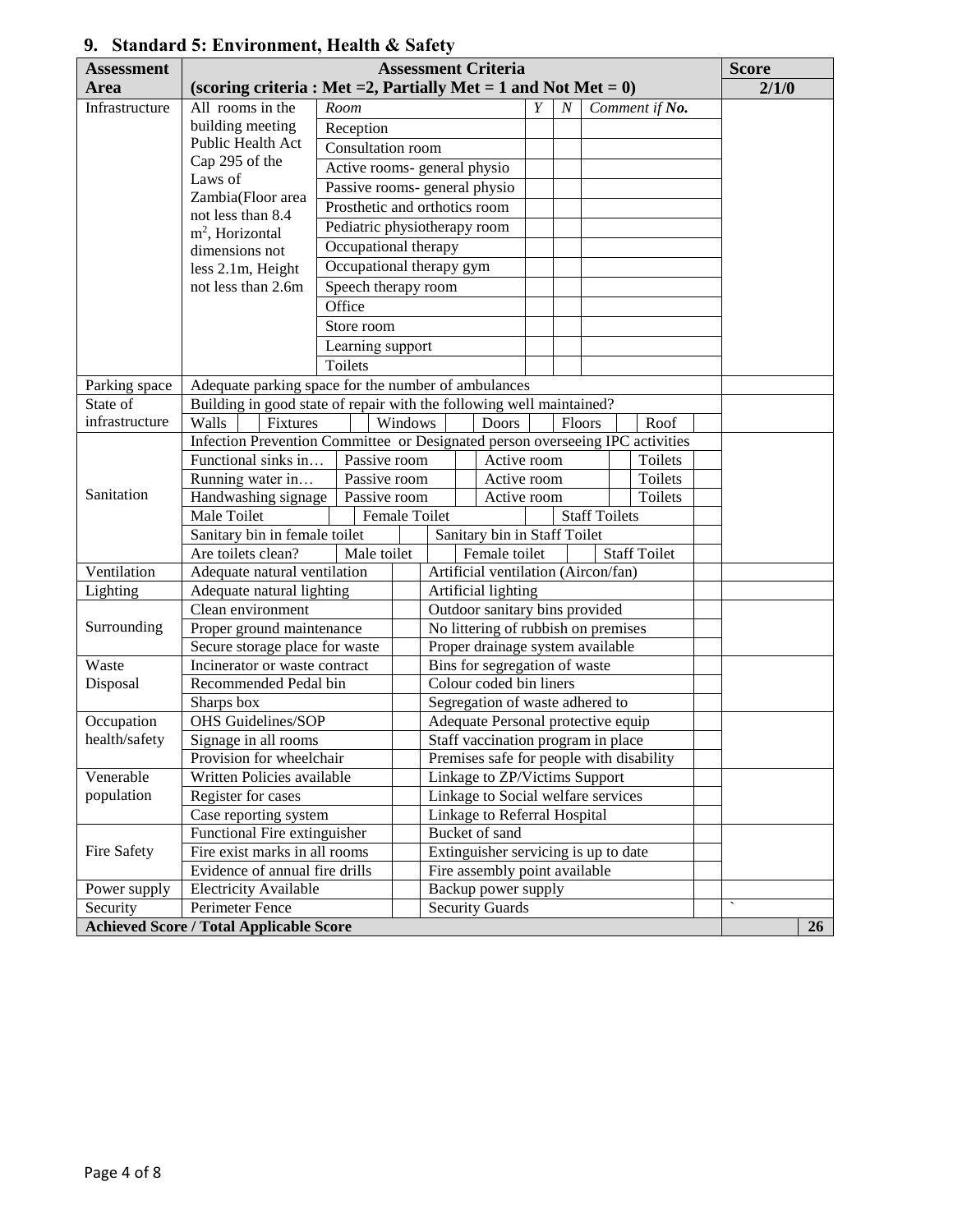| <b>Assessment</b> |                                                |  |  |                      | <b>Assessment Criteria</b>                                              |                  |  | <b>Score</b> |  |
|-------------------|------------------------------------------------|--|--|----------------------|-------------------------------------------------------------------------|------------------|--|--------------|--|
| Area              |                                                |  |  |                      | (scoring criteria: Score = 2, Partially Score = 1 and Not Score = $0$ ) |                  |  | 2/1/0        |  |
| Electro-          | Shortwave Diathermy units                      |  |  |                      | Microwave Diathermy units                                               |                  |  |              |  |
| therapy           | <b>Infrared Diathermy units</b>                |  |  |                      | Faradic current                                                         |                  |  |              |  |
|                   | Interferential                                 |  |  |                      | <b>TENS</b>                                                             |                  |  |              |  |
|                   | Ultrasound                                     |  |  |                      | Wax bath                                                                |                  |  |              |  |
|                   | Russian current                                |  |  |                      | Bench for equipment                                                     |                  |  |              |  |
|                   | <b>Interrupted Direct Current</b>              |  |  |                      |                                                                         |                  |  |              |  |
| Standard          | Therapist chair                                |  |  | Hydrocholetor        | Table                                                                   | Couch            |  |              |  |
| Equipment         | Patients chair                                 |  |  | Access to stelirizer | Hot packs                                                               | Foot step        |  |              |  |
| Water &           | Running water-hot                              |  |  | Pedal bin            | Binlinner-black                                                         | Liquid Soap      |  |              |  |
| sanitation        | Running water-cold<br>Big Towels               |  |  |                      | Dark curtains                                                           | <b>Bedsheets</b> |  |              |  |
|                   | Assorted towels                                |  |  | Pillows              | Handwash-sign                                                           | Pilow cover      |  |              |  |
|                   | <b>Achieved Score / Total Applicable Score</b> |  |  |                      |                                                                         |                  |  | 3            |  |

#### **10. Standard 6: Passive Room (General Physiotherapy)**

#### **11. Standard 7: Active Room (General Physiotherapy)**

| <b>Assessment</b> |                                                |                |                         | <b>Assessment Criteria</b> |  |                                                                         |  |               |                 | <b>Score</b> |
|-------------------|------------------------------------------------|----------------|-------------------------|----------------------------|--|-------------------------------------------------------------------------|--|---------------|-----------------|--------------|
| Area              |                                                |                |                         |                            |  | (scoring criteria: Score = 2, Partially Score = 1 and Not Score = $0$ ) |  |               |                 | 2/1/0        |
| Standard          | Hand exercise gadget                           |                |                         | Quadriceps bench           |  | Parallel bars                                                           |  | Sand bag      |                 |              |
| Equipment         | Pulley-lower limbs                             |                | <b>Suspension Frame</b> |                            |  | Treatment bed                                                           |  |               | Weights         |              |
|                   | Pulley-lower limbs                             |                | Walking frame           |                            |  | Wobble boards                                                           |  | Exercise      |                 |              |
|                   | <b>Auxiliary Crutches</b>                      |                | Elbow crutches          |                            |  | Exercise mats                                                           |  |               | table           |              |
|                   | Exercise-stationery bicycles                   |                |                         |                            |  | Exercise (Registered) springs                                           |  |               |                 |              |
| Environment       | Therapist chair                                | Patients chair |                         | Table                      |  | Liquid Soap                                                             |  |               | Binlinner-black |              |
|                   | Running water                                  | Pedal bin      |                         |                            |  | Paper towel                                                             |  | Handwash-sign |                 |              |
|                   | <b>Achieved Score / Total Applicable Score</b> |                |                         |                            |  |                                                                         |  |               |                 |              |

#### **12. Standard 8: Pediatric Physiotherapy Room (optional)**

| <b>Assessment</b>                              |                 |                                             | <b>Assessment Criteria</b>                                              |  |             |  |               |  | <b>Score</b> |  |  |
|------------------------------------------------|-----------------|---------------------------------------------|-------------------------------------------------------------------------|--|-------------|--|---------------|--|--------------|--|--|
| Area                                           |                 |                                             | (scoring criteria: Score = 2, Partially Score = 1 and Not Score = $0$ ) |  |             |  |               |  | 2/1/0        |  |  |
| Standard                                       | Standing frame  |                                             | Cerebral palsy chair                                                    |  | Kave walker |  | Parallel bars |  |              |  |  |
| Equipment                                      | Walking frame   |                                             | Plaster of Paris-POP                                                    |  | Theraband   |  | Corner seats  |  |              |  |  |
| Environment                                    | Therapist chair |                                             | Patients chair                                                          |  | Table       |  | Foot step     |  |              |  |  |
|                                                | Running water   | Binlinner-black<br>Pedal bin<br>Liquid Soap |                                                                         |  |             |  |               |  |              |  |  |
| <b>Achieved Score / Total Applicable Score</b> |                 |                                             |                                                                         |  |             |  |               |  |              |  |  |

#### **13. Standard 9: Speech Therapy Room (optional)**

| <b>Assessment</b>                              | <b>Assessment Criteria</b>                   |  |                |  |                 |  |  |                        |  | <b>Score</b> |  |
|------------------------------------------------|----------------------------------------------|--|----------------|--|-----------------|--|--|------------------------|--|--------------|--|
| Area                                           |                                              |  |                |  |                 |  |  |                        |  |              |  |
| Standard                                       | Tape recorders                               |  | Tempanometer   |  | Audiometer      |  |  | Pretend play materials |  |              |  |
| Equipment                                      | Picture Exchange Communication System (PECS) |  |                |  |                 |  |  |                        |  |              |  |
| Environment                                    | Therapist chair                              |  | Patients chair |  | Table           |  |  | Foot step              |  |              |  |
|                                                | Running water                                |  | Pedal bin      |  | Binlinner-black |  |  | Liquid Soap            |  |              |  |
|                                                | Handwash-sign                                |  | Paper towel    |  |                 |  |  |                        |  |              |  |
| <b>Achieved Score / Total Applicable Score</b> |                                              |  |                |  |                 |  |  |                        |  |              |  |

#### **14. Standard 10: Occupational Therapy Room (optional)**

| <b>Assessment</b>                              |                                         |                                       |                |                                                                         |                                | <b>Assessment Criteria</b>                         |  |       |           |                |  | <b>Score</b> |  |
|------------------------------------------------|-----------------------------------------|---------------------------------------|----------------|-------------------------------------------------------------------------|--------------------------------|----------------------------------------------------|--|-------|-----------|----------------|--|--------------|--|
| Area                                           |                                         |                                       |                | (scoring criteria: Score = 2, Partially Score = 1 and Not Score = $0$ ) |                                |                                                    |  |       |           |                |  | 2/1/0        |  |
| Standard tests                                 |                                         | Berry Visual Motor Integration 6th Ed |                |                                                                         |                                | Visual perception developmental 3 <sup>rd</sup> ed |  |       |           |                |  |              |  |
|                                                | Test of Visual perceptual Skills 3rd Ed |                                       |                |                                                                         |                                | Test for Handwriting skills Revised Ed             |  |       |           |                |  |              |  |
| Standard                                       | Sensory Box                             |                                       | <b>Puzzles</b> |                                                                         |                                | Weighted vests                                     |  |       |           | vibrating pens |  |              |  |
| Equipment                                      | Tables                                  |                                       |                | Kinetic sand                                                            |                                | weighted pencils                                   |  |       | Audio Box |                |  |              |  |
| Environment                                    | Therapist chair                         |                                       |                | Patients chair                                                          |                                | Table                                              |  | towel |           | Foot step      |  |              |  |
|                                                | Pedal bin<br>Running water              |                                       |                |                                                                         | Binlinner-black<br>Liquid Soap |                                                    |  |       |           |                |  |              |  |
| <b>Achieved Score / Total Applicable Score</b> |                                         |                                       |                |                                                                         |                                |                                                    |  |       |           |                |  |              |  |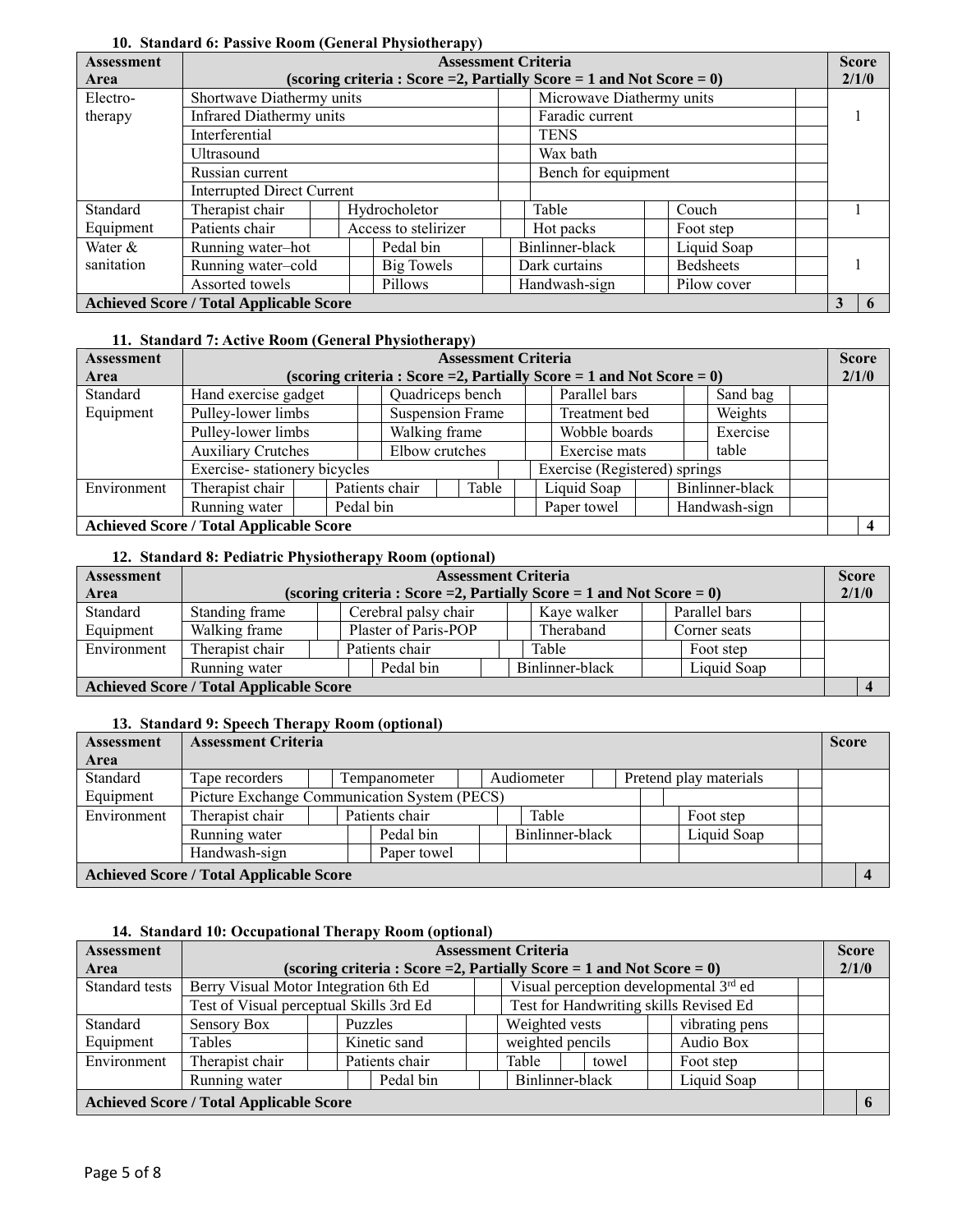| 19. Standard II. Occupational Therapy gym (optional) |                 |  |  |                |  |                    |                            |                                                                         |  |             |  |              |  |
|------------------------------------------------------|-----------------|--|--|----------------|--|--------------------|----------------------------|-------------------------------------------------------------------------|--|-------------|--|--------------|--|
| <b>Assessment</b>                                    |                 |  |  |                |  |                    | <b>Assessment Criteria</b> |                                                                         |  |             |  | <b>Score</b> |  |
| Area                                                 |                 |  |  |                |  |                    |                            | (scoring criteria: Score = 2, Partially Score = 1 and Not Score = $0$ ) |  |             |  | 2/1/0        |  |
| Standard                                             | Equipment       |  |  | Snoozing box   |  |                    | <b>Mirrors</b>             |                                                                         |  | Prone wedge |  |              |  |
| Equipment                                            | Exercise mats   |  |  | Warble board   |  |                    |                            | Vibrating massagers                                                     |  | Dumbbells   |  |              |  |
|                                                      | Weighted balls  |  |  | Balance beam   |  | Therapeutic swings |                            |                                                                         |  | Gym balls   |  |              |  |
| Environment                                          | Therapist chair |  |  | Patients chair |  |                    | Table                      | Towel                                                                   |  | Foot step   |  |              |  |
|                                                      | Running water   |  |  | Pedal bin      |  |                    |                            | Binlinner-black                                                         |  | Liquid Soap |  |              |  |
| <b>Achieved Score / Total Applicable Score</b>       |                 |  |  |                |  |                    |                            |                                                                         |  |             |  |              |  |

#### **15. Standard 11: Occupational Therapy gym (optional)**

#### **16. Standard 12: Outdoor Therapy service (optional)**

| <b>Assessment</b> | <b>Assessment Criteria</b>                                                        |                            |  |  |  |  |
|-------------------|-----------------------------------------------------------------------------------|----------------------------|--|--|--|--|
| Area              | 2/1/0<br>(scoring criteria : Score = 2, Partially Score = 1 and Not Score = $0$ ) |                            |  |  |  |  |
| Standard          | Trampoline                                                                        | Jungle gym $\&$ play house |  |  |  |  |
| Equipment         | Outdoor balance beam                                                              | Hydrotherapy pool          |  |  |  |  |
|                   | <b>Achieved Score / Total Applicable Score</b>                                    |                            |  |  |  |  |

#### **17. Standard 13: Prosthetic and orthotics**

| <b>Assessment</b>                              | <b>Assessment Criteria</b>                                                                                 |                                                                         |  |              |                                              |                           |        |                         |  |                               | <b>Score</b>  |                                |                                |  |                      |  |    |
|------------------------------------------------|------------------------------------------------------------------------------------------------------------|-------------------------------------------------------------------------|--|--------------|----------------------------------------------|---------------------------|--------|-------------------------|--|-------------------------------|---------------|--------------------------------|--------------------------------|--|----------------------|--|----|
| Area                                           |                                                                                                            | (scoring criteria: Score = 2, Partially Score = 1 and Not Score = $0$ ) |  |              |                                              |                           |        | 2/1/0                   |  |                               |               |                                |                                |  |                      |  |    |
|                                                | Air compressor unit, flexible connection, with blow gun                                                    |                                                                         |  |              |                                              |                           |        |                         |  |                               |               |                                |                                |  | Suction machine      |  |    |
|                                                | Wide belt surface sanding machine                                                                          |                                                                         |  |              |                                              |                           |        |                         |  |                               |               |                                | Finishing and trimming machine |  |                      |  |    |
|                                                | Electric zigzag sewing machine<br>High speed orthopedic press<br>Exercise<br>Combined face / belt grinding |                                                                         |  |              |                                              |                           | Anvils |                         |  |                               |               | Foot measuring/casting device  |                                |  |                      |  |    |
|                                                |                                                                                                            |                                                                         |  |              |                                              |                           | Vice   |                         |  |                               |               | Cervical traction component    |                                |  |                      |  |    |
|                                                |                                                                                                            |                                                                         |  |              |                                              |                           | Oven   |                         |  |                               |               | Electric hand drilling machine |                                |  |                      |  |    |
| equipment                                      |                                                                                                            | Electric welding torch                                                  |  |              |                                              |                           |        | Enveloping suction tube |  |                               |               |                                | Lathe machine                  |  |                      |  |    |
|                                                | Column drilling machine                                                                                    |                                                                         |  |              | Electric blower<br>Shoe stretching apparatus |                           |        |                         |  |                               |               |                                |                                |  |                      |  |    |
|                                                | Shoe patching machine                                                                                      |                                                                         |  |              |                                              | Film demonstration screen |        |                         |  |                               | Screw press   |                                |                                |  |                      |  |    |
|                                                | Prosthetic fitting stand                                                                                   |                                                                         |  |              |                                              | Shoe stretching apparatus |        |                         |  |                               | Alignment jig |                                |                                |  |                      |  |    |
|                                                | Bench drilling machine                                                                                     |                                                                         |  |              |                                              | Double grinding machine   |        |                         |  |                               | Vacuum pump   |                                |                                |  |                      |  |    |
|                                                | Lead block                                                                                                 |                                                                         |  |              | Bench grinder                                |                           |        |                         |  | Band saw machine<br>Laminator |               |                                |                                |  |                      |  |    |
|                                                | Mirror welder                                                                                              |                                                                         |  | Riveting bar |                                              |                           |        | Electric jig saw        |  |                               |               |                                |                                |  | Hand sealing iron    |  |    |
|                                                | Mobile dust aspirator                                                                                      |                                                                         |  |              |                                              | Podoscope                 |        |                         |  |                               |               |                                |                                |  | Welding machine      |  |    |
|                                                | Cutting device                                                                                             |                                                                         |  | Staple gun   |                                              |                           |        | Machine vice            |  |                               |               |                                |                                |  | Electric cast cutter |  |    |
| Funiture                                       | Table                                                                                                      |                                                                         |  |              | Practitioner's Chairs                        |                           |        | Patients Chair          |  |                               |               |                                | Storage cabinet                |  |                      |  |    |
| Sanitation                                     | Running water<br>Bin linner<br>Pedal bin                                                                   |                                                                         |  |              |                                              |                           |        | Liquid Soap             |  | Towel                         |               |                                |                                |  |                      |  |    |
| <b>Achieved Score / Total Applicable Score</b> |                                                                                                            |                                                                         |  |              |                                              |                           |        |                         |  |                               |               |                                |                                |  |                      |  | 12 |

#### **18. Standard 14: Rehabilitation & Physiotherapy Practices**

| <b>Assessment</b> | <b>Assessment Criteria</b><br><b>Score</b>     |                                                                         |       |  |  |  |  |  |
|-------------------|------------------------------------------------|-------------------------------------------------------------------------|-------|--|--|--|--|--|
| Area              |                                                | (scoring criteria: Score = 2, Partially Score = 1 and Not Score = $0$ ) | 2/1/0 |  |  |  |  |  |
| Register/form     | <b>Standard Operating Procedures</b>           | Referral Form<br>Patient register                                       |       |  |  |  |  |  |
| Clinical<br>audit | Documented presenting complaints               | Evaluate adequate patient history                                       |       |  |  |  |  |  |
| (documenting of   | Patient appropriately examined                 | Conduct appropriates tests                                              |       |  |  |  |  |  |
| care)             | Correct diagnosis arrived at                   | Documented plan of care                                                 |       |  |  |  |  |  |
|                   | Plan of care implemented                       | Patient adequately reviewed                                             |       |  |  |  |  |  |
|                   | Therapist name printed on all notes            | Therapists signs off all nonets                                         |       |  |  |  |  |  |
|                   | Therapist has readable handwriting             |                                                                         |       |  |  |  |  |  |
| Equipment         | Equipment service schedule                     | Equipment installed appropriate                                         |       |  |  |  |  |  |
| Maintenance       | Damaged equipment labeled/isolated             | Equipment inventory up to date                                          |       |  |  |  |  |  |
|                   | Equipment serviced according to schedule       | Equipment<br>available<br>manuals<br>to                                 |       |  |  |  |  |  |
|                   | by qualified/competent                         | users/servicing staff                                                   |       |  |  |  |  |  |
| Emergency         | Access to emergency tray                       | Log of adverse events                                                   |       |  |  |  |  |  |
|                   | <b>Achieved Score / Total Applicable Score</b> |                                                                         | 8     |  |  |  |  |  |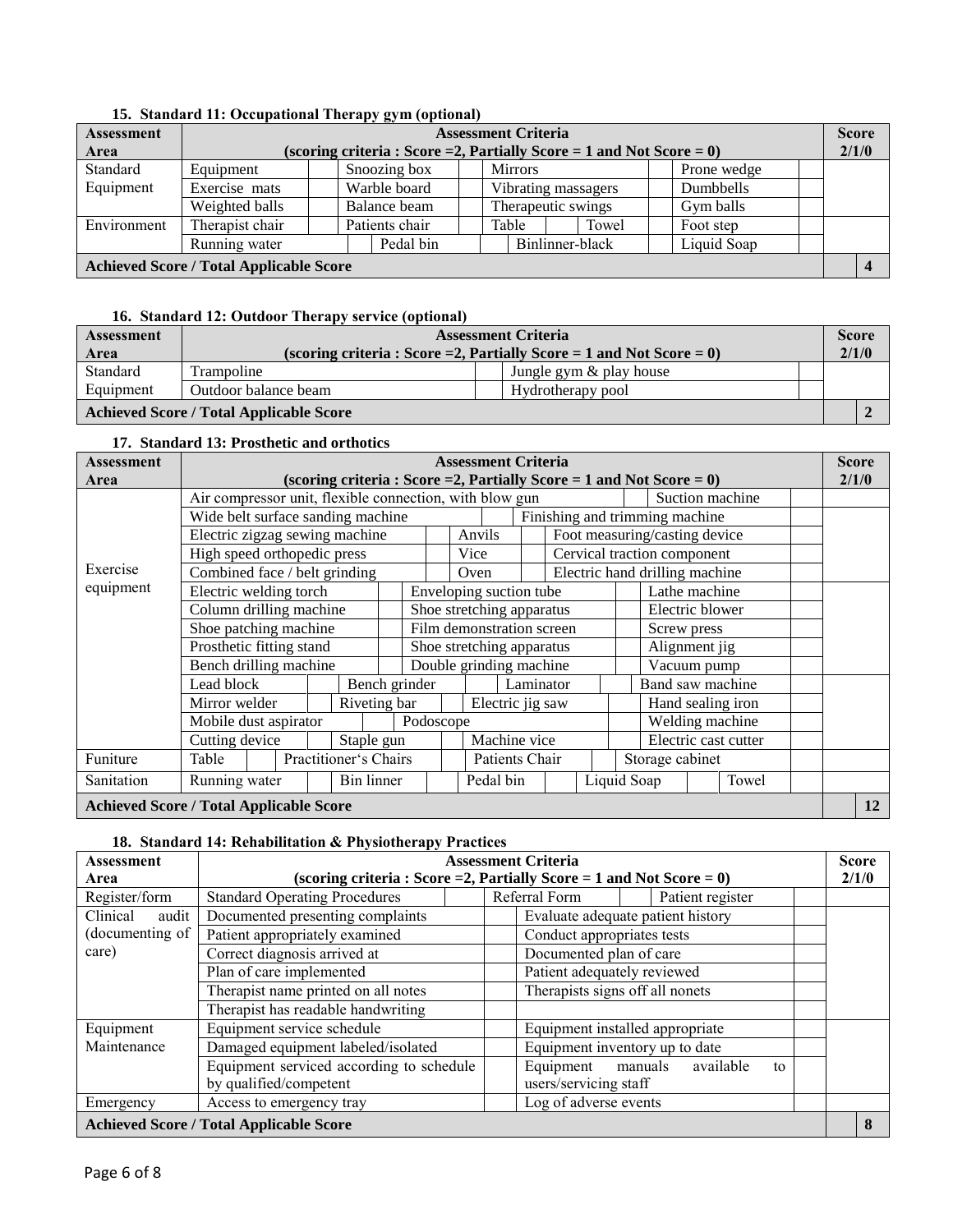|  | 19. Summary of scores for all Standard |  |  |  |
|--|----------------------------------------|--|--|--|
|--|----------------------------------------|--|--|--|

| <b>Standard</b><br>No. | <b>Standard Description</b>                                                                                                 | <b>Achieved</b><br><b>Score</b> | Applicable<br>standards Scores | <b>Maximum</b><br>scores |  |  |  |  |
|------------------------|-----------------------------------------------------------------------------------------------------------------------------|---------------------------------|--------------------------------|--------------------------|--|--|--|--|
| Standard 1             | Legal Establishment, Leadership and Governance                                                                              |                                 |                                | 20                       |  |  |  |  |
| Standard 2             | <b>Sanitary Facilities</b>                                                                                                  |                                 |                                | 12                       |  |  |  |  |
| Standard 3             | Patient focus and Feedback                                                                                                  |                                 |                                | 6                        |  |  |  |  |
| Standard 4             | Generation, Storage and management of Records                                                                               |                                 | 12                             |                          |  |  |  |  |
| Standard 5             | Environment, Health & Safety                                                                                                |                                 |                                |                          |  |  |  |  |
| Standard 6             |                                                                                                                             | 6                               |                                |                          |  |  |  |  |
| Standard 7             | Active Room (General Physiotherapy)                                                                                         |                                 |                                | 4                        |  |  |  |  |
| Standard 8             | Pediatric Physiotherapy Room                                                                                                |                                 | 4                              |                          |  |  |  |  |
| Standard 9             | Speech Therapy Room                                                                                                         |                                 |                                | 4                        |  |  |  |  |
| Standard 10            | Occupational Therapy Room                                                                                                   |                                 |                                | 6                        |  |  |  |  |
| Standard 11            | Occupational Therapy gym                                                                                                    |                                 |                                | 4                        |  |  |  |  |
| Standard 12            | Outdoor Therapy service                                                                                                     |                                 |                                | $\overline{2}$           |  |  |  |  |
| Standard 13            | Prosthetic and orthotics                                                                                                    |                                 |                                | 12                       |  |  |  |  |
| Standard 14            | Rehabilitation & Physiotherapy Practices                                                                                    |                                 |                                | 8                        |  |  |  |  |
| Total scores           |                                                                                                                             |                                 |                                | 126                      |  |  |  |  |
|                        | $Total Score = \frac{Total achieved Score}{\frac{1}{100}} \times 100 = -x100 =$<br>$\frac{0}{0}$<br>Total applicable scores |                                 |                                |                          |  |  |  |  |

## **20. Risk Grading**

| <b>Score</b> | <b>Risk Level Identified</b>     | <b>Colour Code</b> | Tick $\langle \rangle$ | Comment |
|--------------|----------------------------------|--------------------|------------------------|---------|
| 100%         | No risk of harm identified       | Green              |                        |         |
| $75 - 100\%$ | Relative risk of harm Identified | Yellow             |                        |         |
| $50 - 75\%$  | Moderate risk of harm identified | Orange             |                        |         |
| $< 50 \%$    | High risk of harm identified     | Red                |                        |         |

## **21. Summary of Major Inspection Findings and Recommendations**

| S/N                     | <b>Major Findings</b><br>- | <b>Recommendations</b> |
|-------------------------|----------------------------|------------------------|
| 1                       |                            |                        |
| $\mathbf{2}$            |                            |                        |
| $\mathbf{3}$            |                            |                        |
| $\overline{\mathbf{4}}$ |                            |                        |
| $\overline{5}$          |                            |                        |
| $\boldsymbol{6}$        |                            |                        |